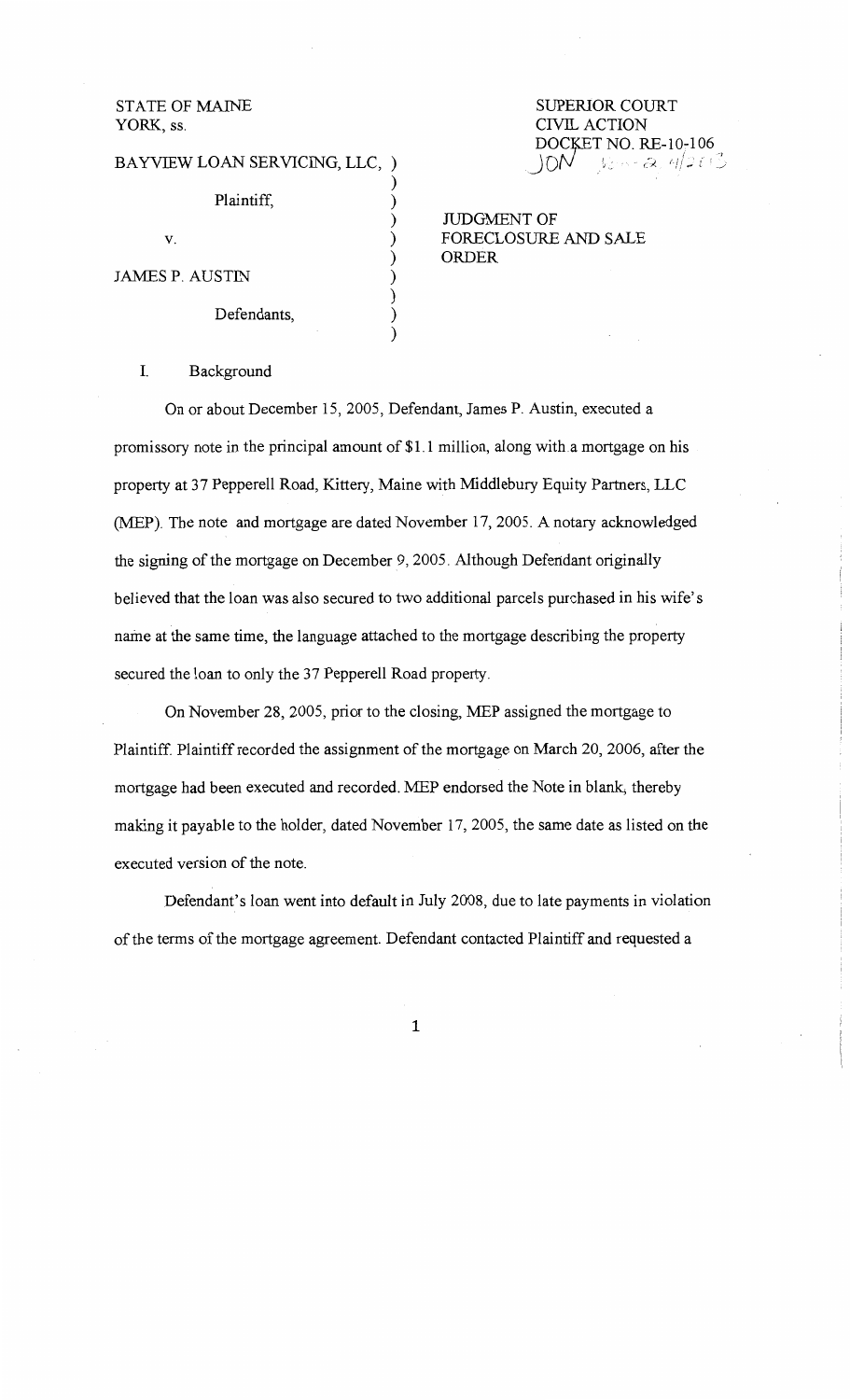loan modification. In the Loan Adjustment Agreement, signed and executed by Defendant on October 29, 2008, Defendant agreed that he had "no defenses claims or offsets" with respect to the amount due on the loan.

Defendant's loan again went into default in May 2010. Plaintiff mailed Defendant two notifications of default including a list of HUD counselors. Plaintiff alleges Defendant owed Plaintiff \$1,335,481.31 as of November 7, 2012, plus attorney fees and costs. Plaintiff brought this action on September 7, 2010 seeking a judgment of foreclosure and sale.

### II. Discussion

In order to succeed in a mortgage foreclosure action, the plaintiff must be able to show, at least,

- "the existence of the mortgage, including the book and page number of the mortgage, and an adequate description of the mortgaged premises, including the street address, if any,
- properly present proof of ownership of the mortgage note and the mortgage, including all assignments and endorsements of the note and the mortgage,
- a breach of condition in the mortgage note, including any reasonable attorney fees and court costs
- the order of priority and any amounts that may be due to other parties in interest, including any public utility easements,
- evidence of properly served notice of default and mortgagor's right to cure in compliance with statutory requirements,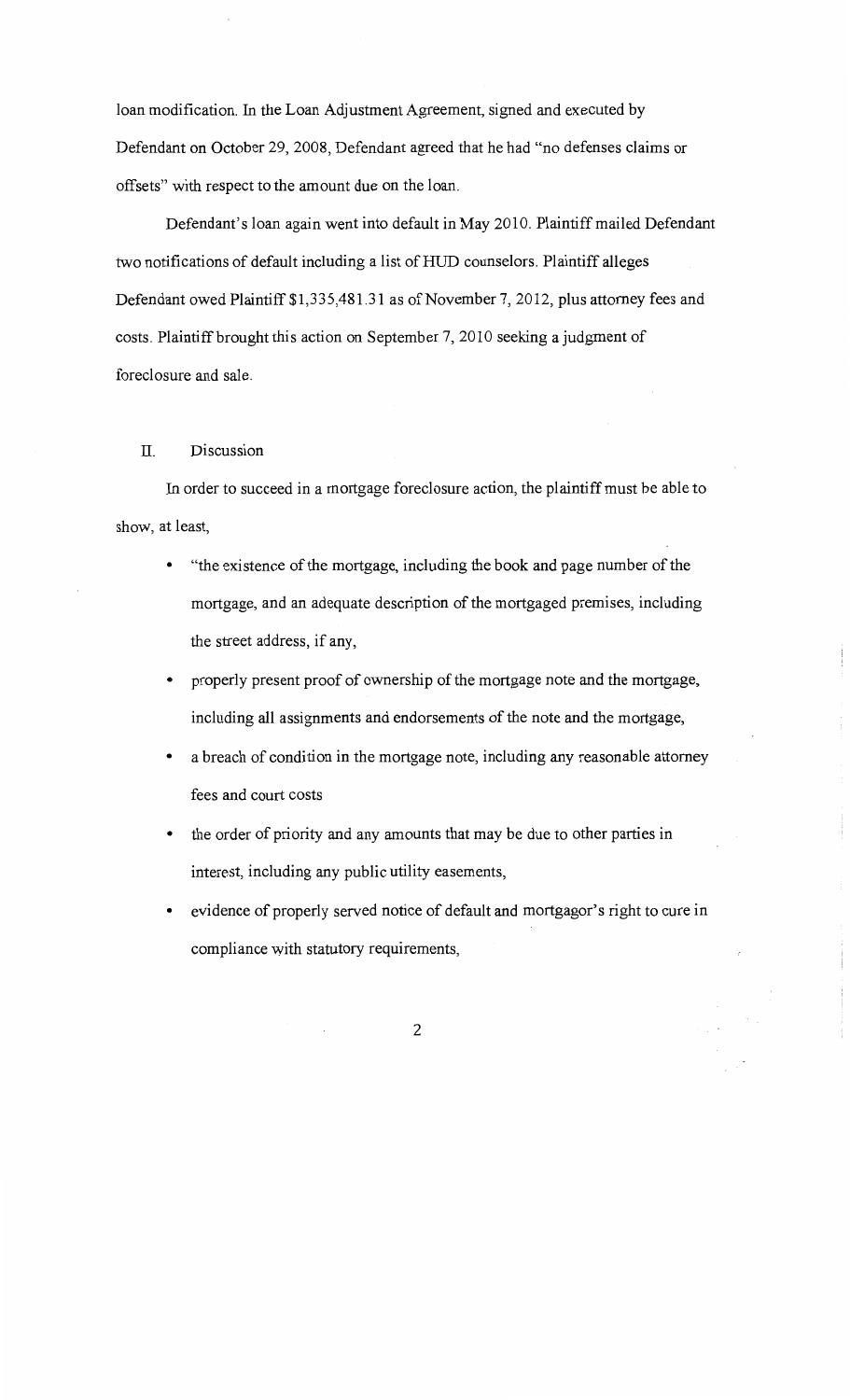- after January 1, 2010, proof of completed mediation (or waiver or default of mediation), when required, pursuant to the statewide foreclosure mediation program rules, and
- if the homeowner has not appeared in the proceeding, a statement, with a supporting affidavit, of whether or not the defendant is in military service in accordance with the Servicemembers Civil Relief Act."

Chase Home Finance LLC v Higgins,  $2009$  ME 136,  $\P$ 11, 985 A.2d 508, (citations omitted). A party seeking to foreclose must strictly comply with all statutory steps. Camden Nat'l Bank v. Peterson, 2008 ME 85, ¶21, 948 A.2d 1251. Plaintiff has shown that a mortgage exists, that it is the owner of both the note and the mortgage, that there was a breach of condition of the mortgage, that notice was served, and that neither mediation nor the Servicemembers Civil Relief Act apply to Defendant. Therefore, Plaintiff's Motion for Judgment will be granted.

The mortgage and the note in question exist and are not disputed by Defendant. Furthermore, Defendant does not dispute executing the Loan Adjustment Agreement on October 29, 2008, which reasserted the loan amount and his obligation to make monthly loan payments.

Defendant has defaulted on the terms of the mortgage agreement and subsequent Loan Adjustment Agreement. Defendant does not dispute that he failed to make the loan payments, which led to a default in June 2008, and again in May 2010.

The property is not Defendant's primary residence, therefore Defendant is not entitled to mediation on the matter. 14 M.R.S. §6321-A (2012). Nonetheless, Defendant did not attend the scheduled informational session regarding mediation.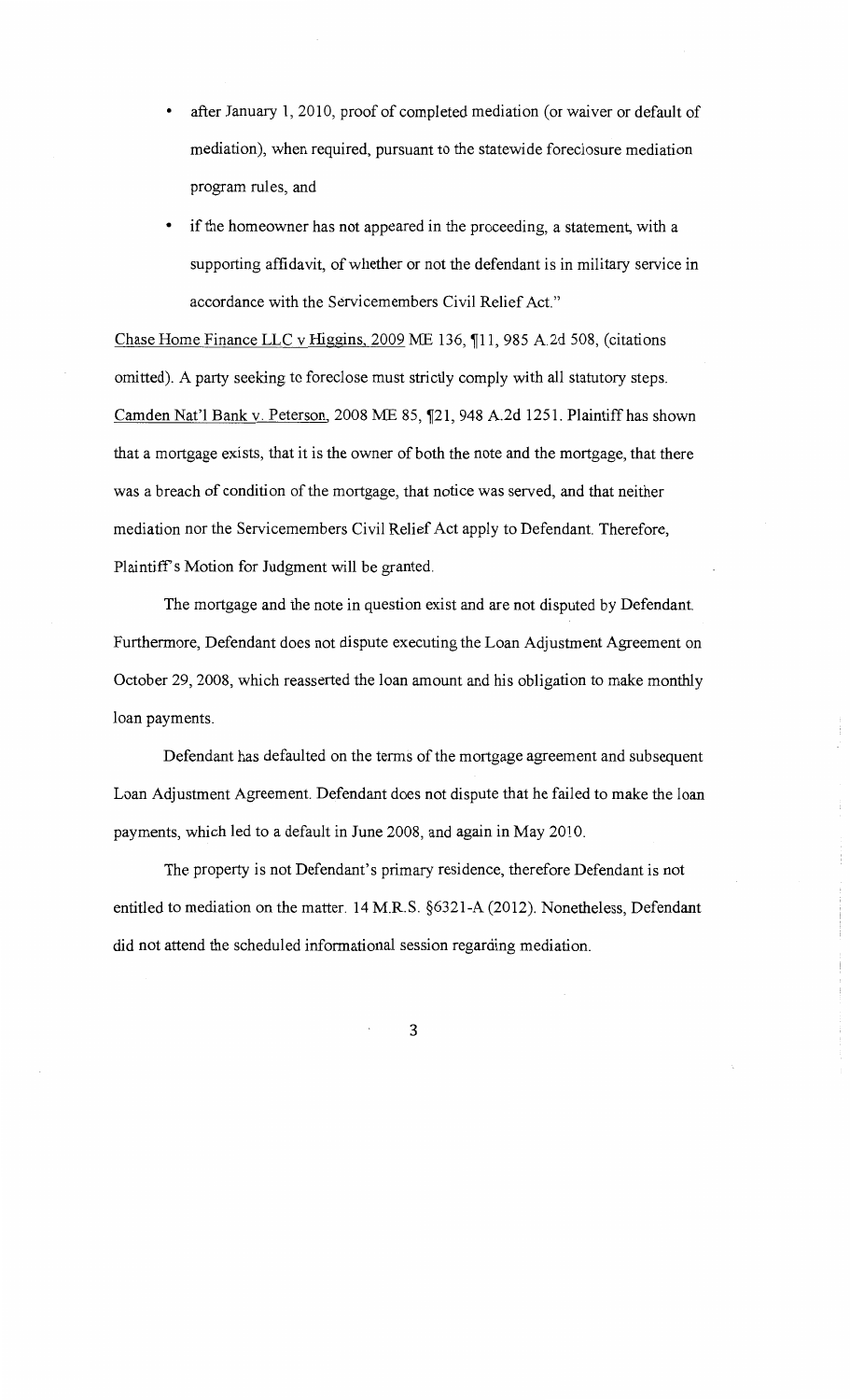Plaintiff is not currently a member of the military, therefore not entitled to relief under the Servicemembers Civil Relief Act.

Plaintiff has shown evidence of ownership of the mortgage and note. *See* 14 M.R.S. § 6321(2012). Plaintiff presented evidence that the note was properly endorsed in blank and that Plaintiff is the current holder of the note. Plaintiff has offered the mortgage and an assignment recorded on March 20, 2006 as evidence of ownership of the mortgage. Plaintiff has complied with the statutory requirements.

The Court concludes that the entire loan amount was agreed upon at the closing on or about December 15, 2005. "Acceptance of an offer is a manifestation of assent to the terms thereof made by the offeree in a manner invited or required by the offer." Restat 2d of Contracts, §50. At the closing, Defendant signed the closing documents agreeing to the terms of the Mortgage and securing the 37 Pepperell Road property with the Note, in the form offered by MEP. The Court interprets the signed agreements as they are written.

Even if the Court were to find that the note did not properly report the loan amount, the Defendant signed the Loan Adjustment Agreement in 2008, reasserting the amount owed and waiving any previously arising defenses to the amount due. Defendant's argument that he was induced to execute the mortgage and note in 2005 under the pretense that the amount due would change, was waived at the time of the execution of the Loan Adjustment Agreement. Finally, the fact that the description of the property attached to the Mortgage secured only one of the parcels owned by Defendant and his wife does not affect Plaintiff's ability to enforce the Mortgage agreement with respect to the encumbered parcel.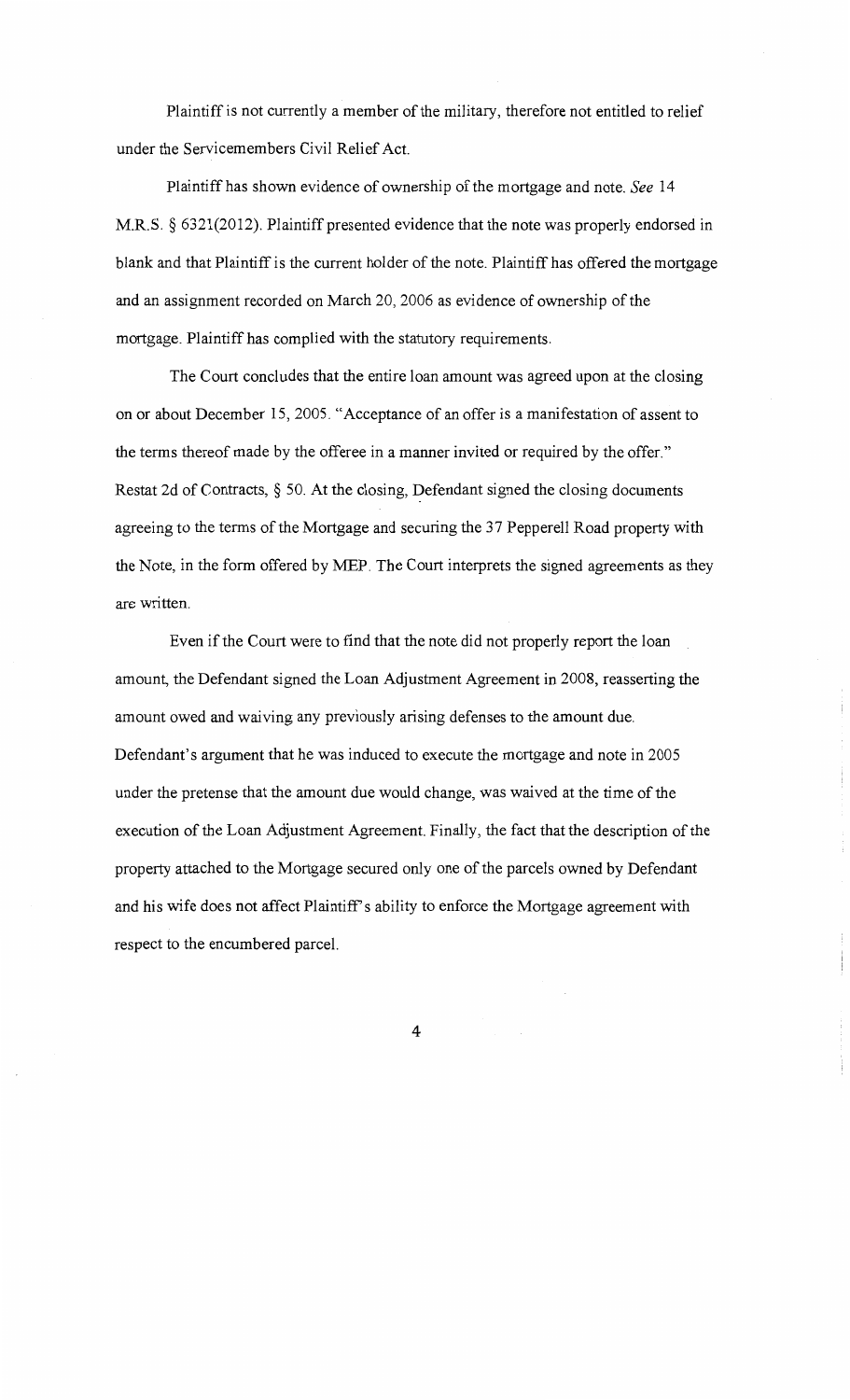## III. Conclusion

The Court finds that there has been a breach of conditions in Bayview Loan Servicing, LLC (hereinafter "BLS")'s Mortgage, that there is due BLS on its Note and Mortgage the principal amount of \$964,660.60, interest thereon to November 2, 2012 in the amount of \$166,792.00 with additional interest accruing on said principal balance at the note rate of 6.25%, default interest in the amount of \$179,622.88 accruing on said principal balance at the note rate of 7.00%, late charges in the amount of \$1,201.38, escrow advances of \$20,710.70, corporate advances of \$2,482.25, attorneys' fees and costs for services provided by Bendett & McHugh, P.C. in the amount of \$3,053.25 (as indicated in the Affidavit of Elizabeth M. Crowe, dated November 6, 2012), plus any additional fees and costs incurred for trial and post-judgment proceedings, through and including the sale of the property.

The order of priority of the liens is:

- a. First, to BLS on its Mortgage, dated November 17, 2005 and recorded in the York County Registry of Deeds in Book 14708, Page 387, in the principal amount of \$964,660.60, interest thereon to November 2, 2012 in the amount of \$166,792.00, and interest continuing to accrue at the note rate of 6.25%, default interest thereon to November 2, 2012 in the amount of \$179,622.88 and default interest continuing to accrue at the note rate of 7.00% together with additional interest and costs as set forth above.
- b. Second, should any surplus funds remain, said surplus shall be directed to Defendant, James P. Austin.

Pursuant to 14 M.R.S.A. §§ 1602-B and 1602-C the prejudgment and post judgment interest rate is the note rate of 6.25% plus the default rate of 7.00%.

WHEREFORE, it is hereby expressly directed that an entry of Judgment of Foreclosure and Sale be made in favor of BLS on its Complaint for Foreclosure by Civil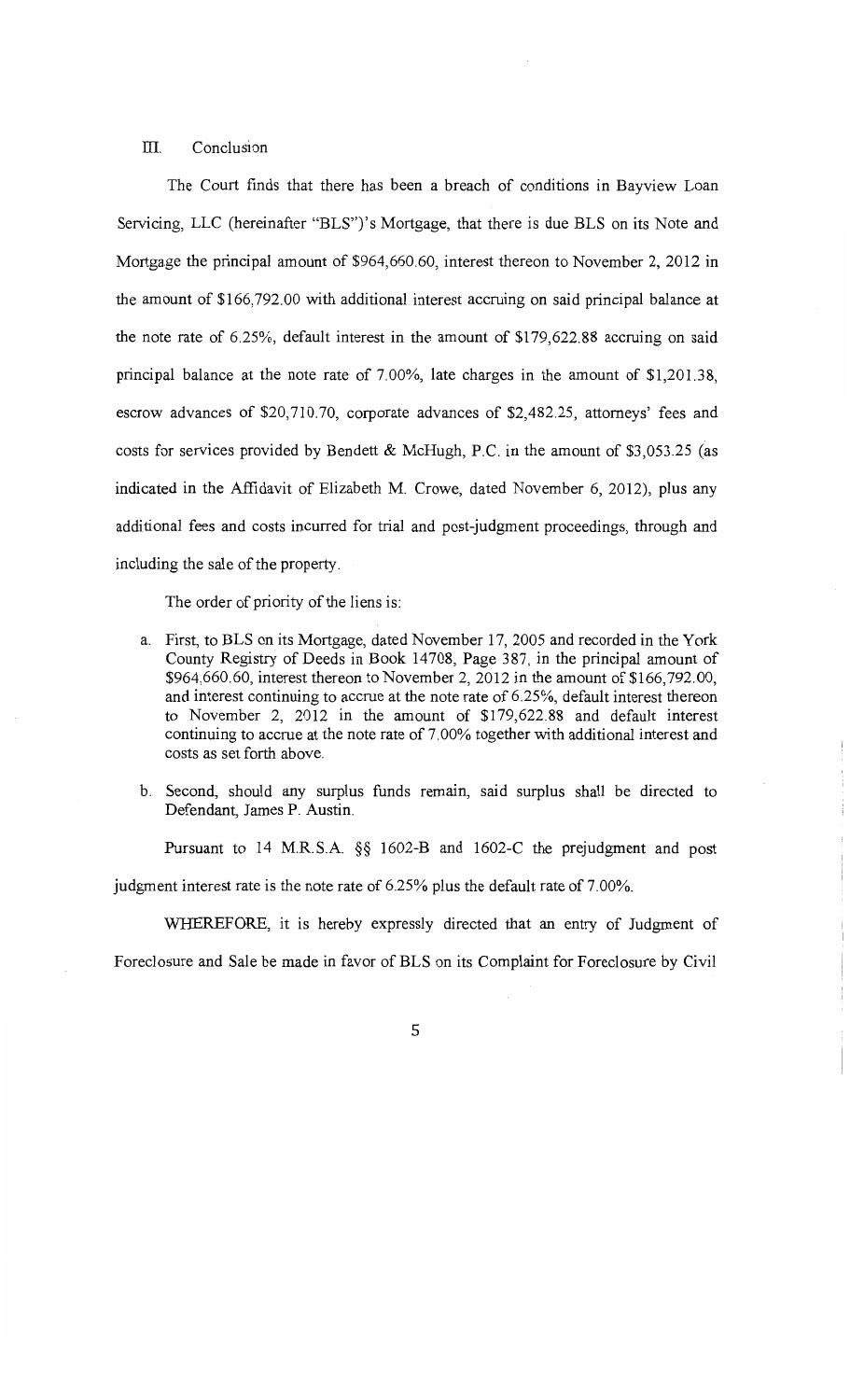Action, and, therefore, it is hereby ordered and decreed that if the Defendant, his heirs and assigns, do not pay to BLS, its successors and assigns, the amount of the total claim due together with accrued interest and other charges as set forth above within ninety (90) days of the date hereof, then BLS, its successors and assigns, shall be entitled to exclusive possession of the real estate, and BLS may sell Defendant's real estate and disburse the proceeds of the sale, after deducting the expenses thereof, first to BLS on its Mortgage as more fully set forth in (a.) above; second, should any surplus funds remain, to Defendant James P. Austin, as more fully set forth in (b.) above.

Defendant and all other occupants are Ordered to vacate the real estate upon expiration of the statutory ninety (90) day redemption period if Defendant has not by that date redeemed the real estate in accordance with statutory procedure. A Writ of Possession shall be issued to BLS against Defendant and all other occupants for possession of said real estate if it is not redeemed as aforesaid.

A Writ of Execution shall be issued by this Court for any deficiency following the foreclosure sale.

Pursuant to  $14$  M.R.S.A. § 2401(3), the Court finds that all parties have received all required notice of the proceedings and that all notice has been given in accordance with the applicable provisions of the Maine Rules of Civil Procedure and if the notice was served or given pursuant to an order of a court, including service by publication, that the notice was served or given pursuant to the order.

The names and addresses of all parties to this action and their counsel are as follows:

Bayview Loan Servicing, LLC c/o Julia G. Pitney, Esq.

James P. Austin 3 7 Pepperrell Road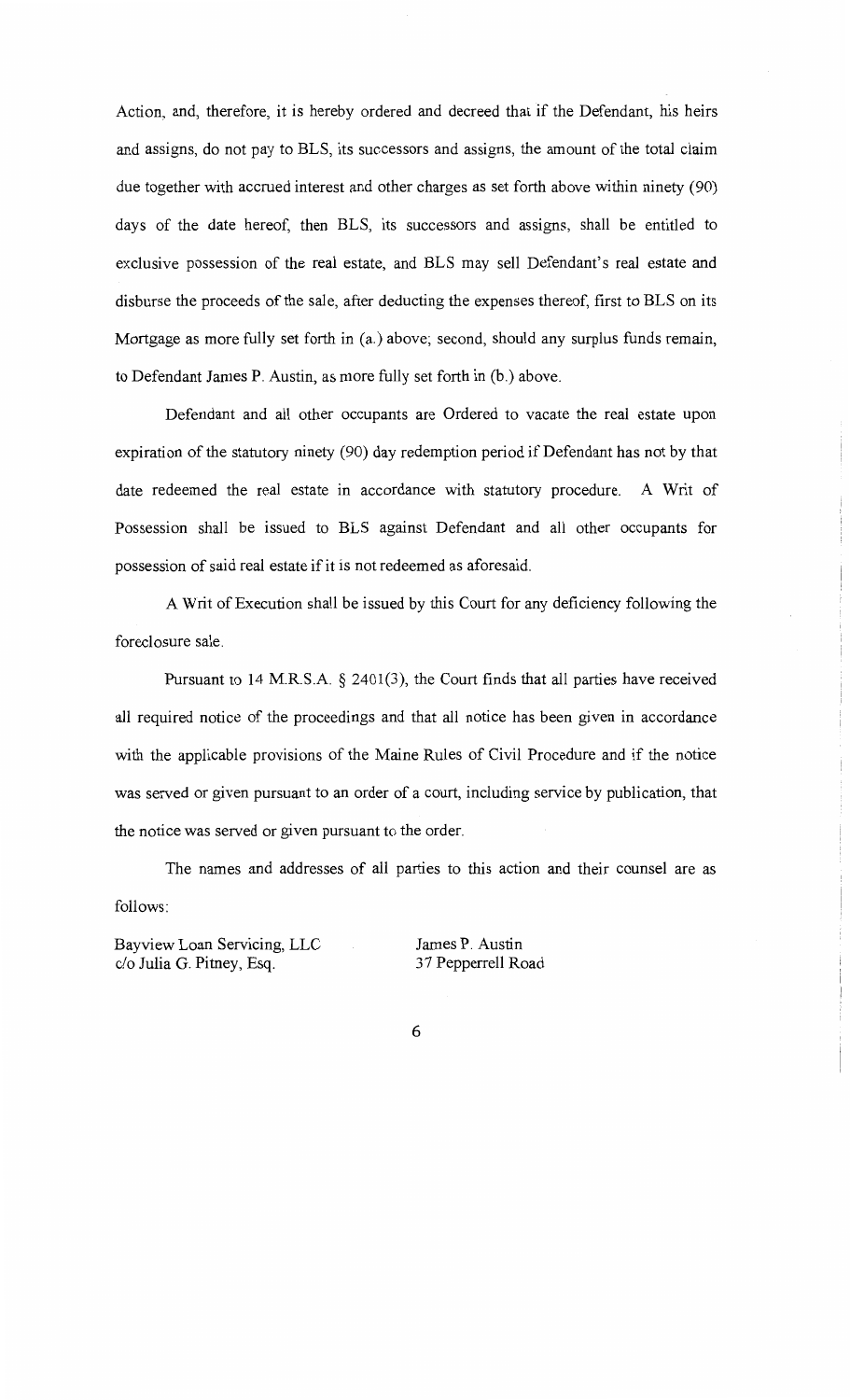Drummond & Drummond, LLP One Monument Way Portland, Maine 04101

Kittery Point, Maine Counsel: S. James Levis, Jr., Esq.

The real estate, which is the subject of this foreclosure action, is situated 37 Pepperrell Road, Kittery Point, Maine (being more particularly described in Exhibit A attached hereto).

BLS is Ordered, after the expiration of the appeal period, to record an attested copy of this Judgment of Foreclosure and Sale and Order in the York County Registry of Deeds and shall pay for the associated recording fees.

The Clerk is specifically directed pursuant to M.R. Civ. P. 79(a) to enter this Judgment on the civil docket by a notation incorporating it by reference.

| Dated: |                                     | 2013<br>7012 |                               |      |
|--------|-------------------------------------|--------------|-------------------------------|------|
|        |                                     |              | Justice, Maine Superior Court |      |
|        | ORDER ENTERED IN COURT'S DOCKET ON: |              |                               | 2012 |

I hereby certify that all applicable appeal periods have expired without action.

Dated: \_\_\_\_\_\_\_\_\_ ,, 2012

Clerk, Maine Superior Court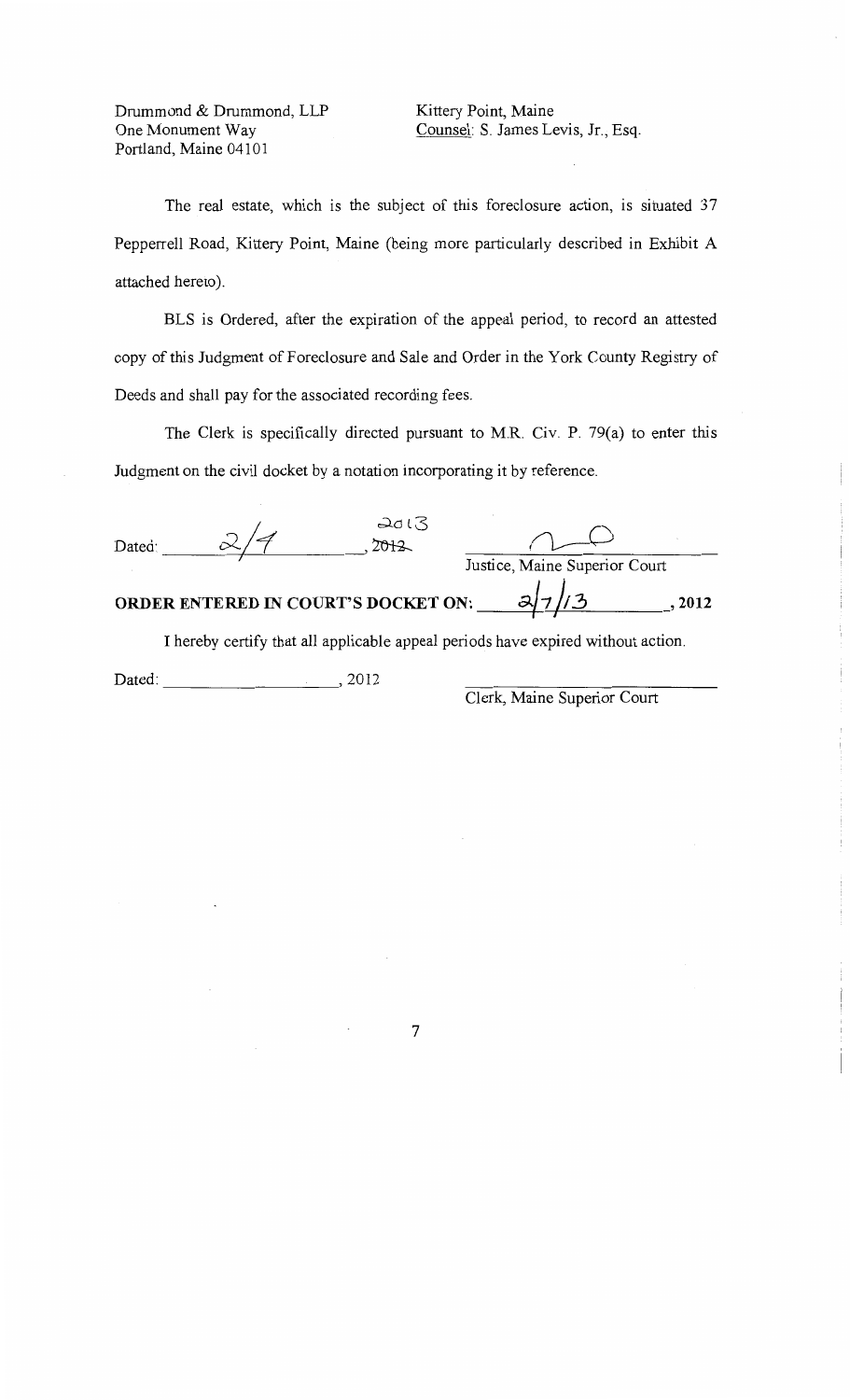#### EXHIBIT A **Description**

A certain lot or parcel of land with the improvements thereon located on the northerly side of Pepperell Road (Route 103), in the Town of Kittery, York County, State of Maine, and being a portion ofthe property depicted on a plan entitled "Boundary Survey for James Austin, Pepperill Road, Kittery Point, Maine," by Anderson Livingston Engineers, Inc. dated: September 27, 2005, File No. 6014, Plan No. 217.050901 and more particularly bounded and described as follows:

BEGINNING at a drill hole set on the northerly sideline of Pepperell Road (Route 103) at the southeasterly comer of the land to be conveyed and also being the southwesterly comer efland now or formerly ofR.Snowdon Smith,

Thence S 84° 06' 17" W, along a stone wall and the northerly sideline of said Pepperell Road (Route l 03), a distance of eighty and fifty two hundredths (80.52) to a point at a break in the stone wall;

Thence S 87° 30' 13" W, along the northerly sideline of said Pepperell Road (Route 103), a distance of thirteen and eighty four hundredths (13.84) to a point;

Thence S 85° 34' 11" W, along a stone wall and the northerly sideline of said Pepperell Road (Route 103), a distance of seventy five and eighty nine hundredths (75.89) to a point:

Thence S 83° 03' 10" W, along a stone wall and the northerly sideline of said Pepperell Road (Route 103), a distance of forty two and thirty four hundredths (42.34) to a point at the southeasterly comer of land now or formerly of Dorothy M. Avery;

Thence N 05° 29' 53" W, along land of said Dorothy M. Avery, a distance of one hundred twenty seven and twenty hundredths (127.20) feet to a point at the northeasterly comer of land of said Avery;

Thence S 86° 00' 59" W, along land of said Dorothy M. Avery, a distance of one hundred twenty seven and twenty hundredths ( 115 .05) feet to a point at the northwesterly comer of land of said Avery at a stonewall and land now or formerly of Nelson E and Elaine J. Paine;

Thence N 10° 50' 32" E, along land of said Nelson E and Elaine J. Paine, and a stonewall a distance of one hundred four and thirty two hundredths (1 04.32) feet to a point at the end of the stonewall;

Thence N 22° 47' 50" E, along land of said Nelson E and Elaine J. Paine, a distance of one hundred fifty seven and twenty six hundredths (157.26) feet to a point at the northeasterly corner of land said Nelson E and Elaine J. Paine;

Thence N 68° 03' 09" W, along a barb wire fence and land of said Nelson E and Elaine J. Paine, a distance of two hundred forty three and seventy four hundredths (243. 74) feet to a point in a stone wall at the northwesterly corner of land of said Nelson E and Elaine J. Paine and the apparent easterly sideline of Spurhawk Lane;

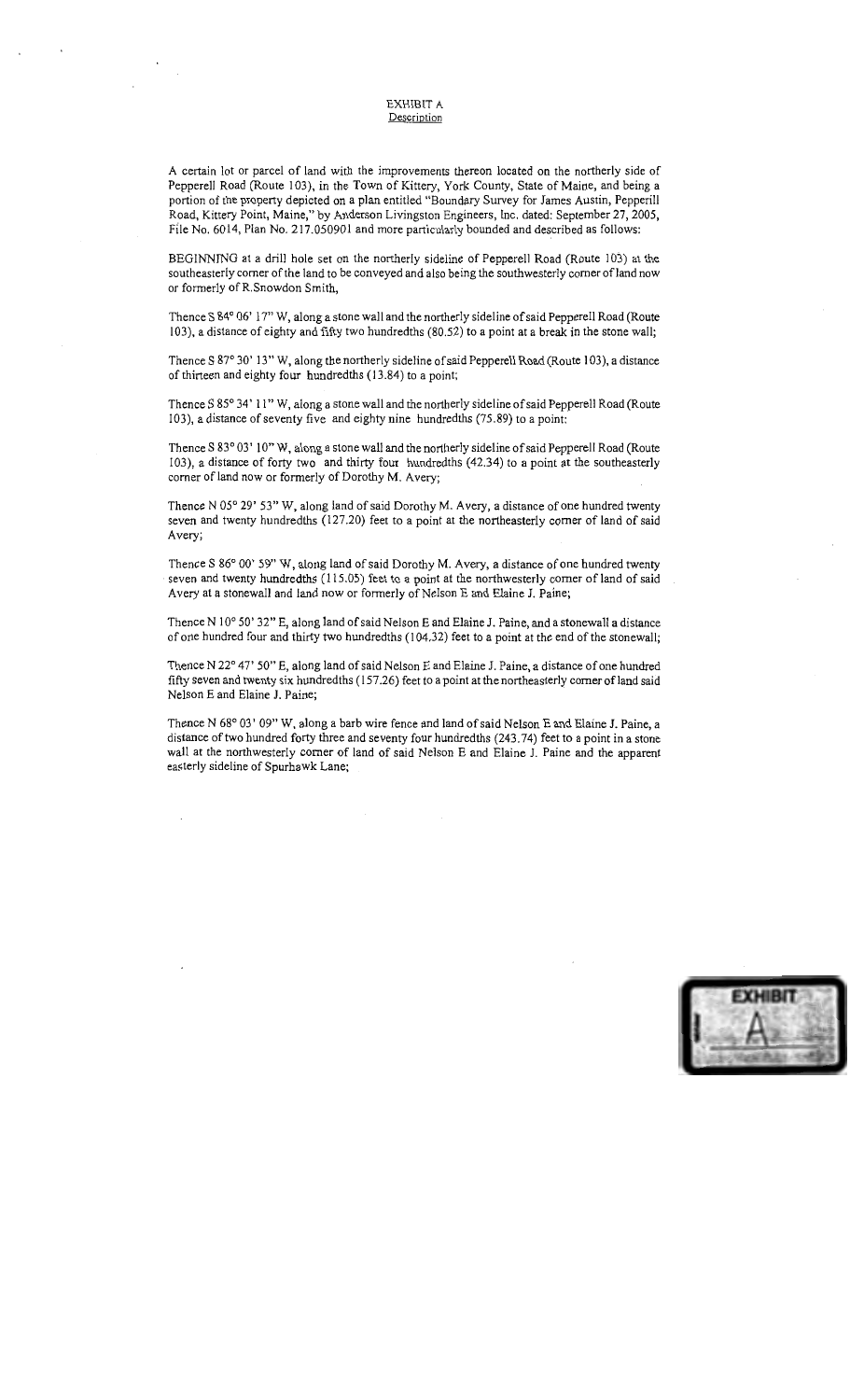Thence N 27° 38' 48" E, along a stone wall and land of others unknown, a distance of fifty three and seventy hundredths (53.70) feet to a point;

Thence N 58° 23' 29" E, along a stone wall and land of others unknown, a distance of forty eight and ninety two hundredths (48.92) feet to a point;

Thence N 60° 26' 09" E, along a stone wall and land of others unknown, a distance of fifty nine and thirteen hundredths (59.13) feet to a point;

Thence N 59° 56' 37" E, along a stone wall and land of others unknown, a distance of thirty eight and thirty one hundredths (38.31) feet to a drill hole;

Thence N 23° 34' 44" E, along a stone wall and land of others unknown, a distance of fifty four and twenty seven hundredths (54.27) feet to a point at land of Tudor M. Austin;

Thence S 27° 10' 40" E, along land of Tudor M. Austin, a distance of one hundred eighty one and fifty five hundredths (181.55) feet to a point said point being the southerly corner of land of Tudor M. Austin;

Thence continuing along land of Tudor M. Austin and a curve concave to the northeast as defined by the following curve data: having a radius of270.00 feet; an arc length of 150.00 feet; a central angle of 31° 49' 50" and a chord which bears N 07° 39' 49" E a distance of one hundred forty eight and eight hundredths (148.08) feet to a point;

Thence S 66° 25' 16" E continuing along land of Tudor M. Austin a distance of forty and no hundredths (40.00) feet to a point at land of the Lawrence Lane Trust;

Thence continuing along land of the Lawrence Lane Trust and a curve concave to the northeast as defined by the following curve data: having a radius of 230.00 feet; an arc length of 151.50 feet; a central angle of  $37^{\circ}$  44' 28" and a chord which bears S 04 $^{\circ}$  42' 30" W a distance of one hundred forty eight and seventy eight hundredths (148.78) feet to a point;

Thence continuing along land of the Lawrence Lane Trust and a curve concave to the northwest as defined by the following curve data: having a radius of 170.00 feet; an arc length of 27.87 feet; a central angle of 9° 23' 37" and a chord which bears S 09° 27' 55" E a distance of twenty seven and eighty four hundredths (27.84) feet to a point;

Thence N 59° 58' 08" E, along land of the Lawrence Lane Trust, a distance of one hundred twenty six and forty six hundredths ( 126.46) feet to a point;

Thence N 31° 17' 14" E, continuing along land of the Lawrence Lane Trust, a distance of fifty seven and seventy seven hundredths (57.77) feet to a point;

Thence N 24° 34' 44" E, continuing along land of the Lawrence Lane Trust, a distance of one hundred twenty and thirty eight hundredths (120.38) feet to a point (herein designated as point A);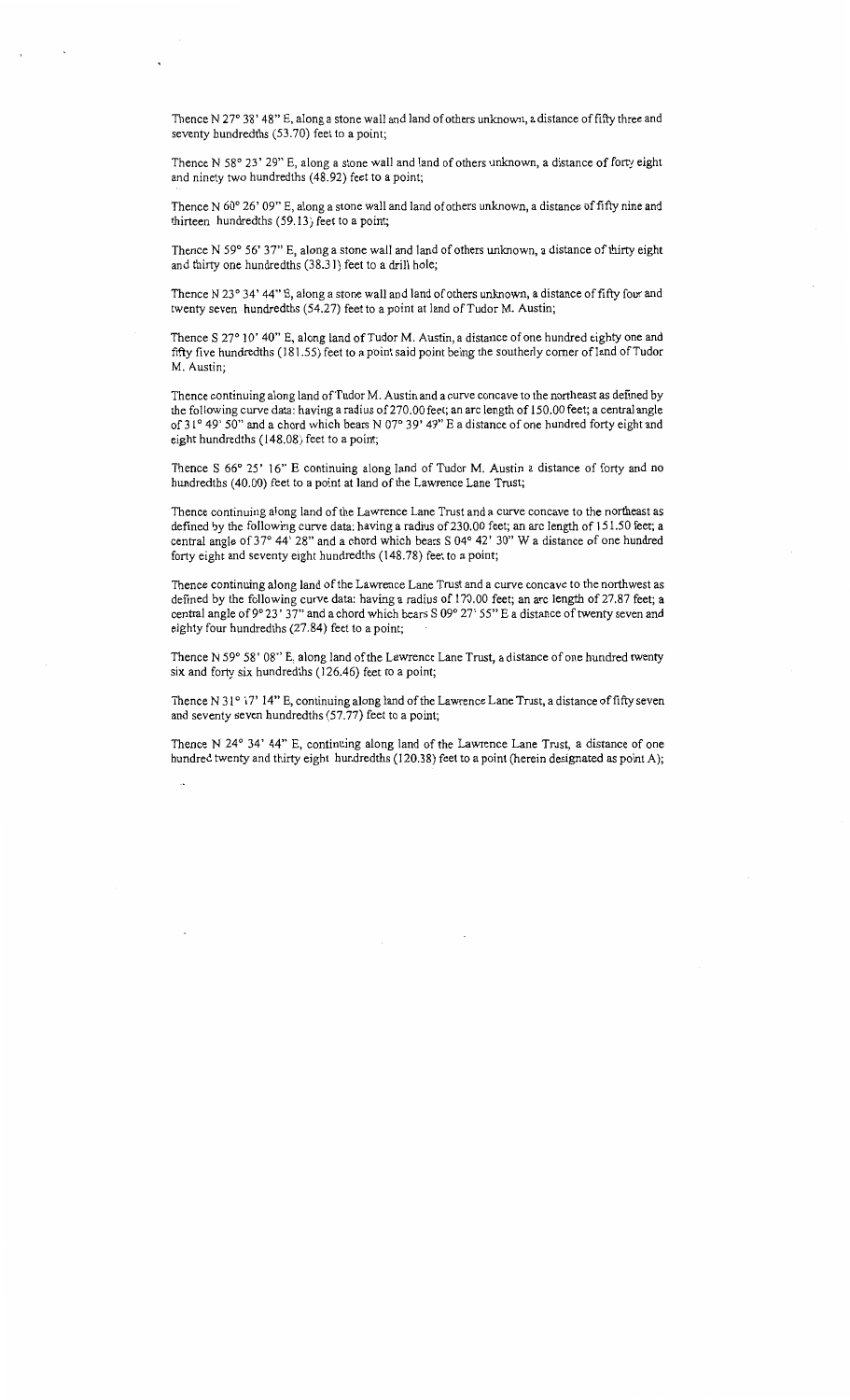Thence continuing the same course to the normal low water line of Barter's Creek;

Thence southeasterly and southwesterly by the normal low water line of Barter's Creek to the northerly boundary of land now or formerly of R. Snowden Smith;

Thence westerly along said land now or formerly of Smith to a point near the normal high water line of Barter's Creek, which said point is located a tie course ofS 04° 42' 04" E, 212.66 feet from point A;

Thence continuing from last named point N 86° 50' 38" W, along land now or formerly of R.Snowdon Smith, a distance of thirty one and four hundredths (31.04) feet to a Y.'' iron pin at the northerly end of a stonewall;

Thence S 00° 02' 59" W, along a stone wall and land now or formerly of R.Snowdon Smith, a distance of eighty three and eighty seven hundredths (83.87) feet to a point;

Thence S 05° 34' 03" E, continuing along a stone wall and land now or formerly of R.Snowdon Smith, a distance of fifty nine and ninety one hundredths (59.91) feet to a point;

Thence S 00° 41' 36" E, continuing along a stone wall and land now or formerly of R.Snowdon Smith, a distance of one hundred five and thirty hundredths (105.30) feet to a point;

Thence S 03° 29' 37" E, continuing along a stone wall and land now or formerly of R.Snowdon Smith, a distance of fifty eight and nineteen hundredths (58.19) feet to a point;

Thence S 03° 47' 00" W, continuing along a stone wall and land now or formerly of R.Snowdon Smith, a distance of one hundred seven and thirty nine hundredths (107.39) feet to the Point of Beginning.

The herein described parcel of land contains 4.25 acres plus or minus of land.

#### EASEMENTS

The parcel is subject to an easement as described in deed from Horace H. Walton to Dorothy M. Avery, dated December 14, 2000, recorded at the York County Registry of Deeds Book 1 0356, Page 110.

Said parcel is also subject to a right of way and utility services easement benefiting lots deeded from Grantor to Tudor M. Austin and to the Trustees of Lawrence Lane Trust, said easement area being more particularly described as follows;

Beginning at the southeasterly corner of land now or formerly of Dorothy M. Avery and the northerly sideline of Pepperell Road (Route 103);

Thence N 05° 29' 53" W, along land of said Dorothy M. Avery, a distance of one hundred twenty seven and twenty hundredths (127.20) feet to a point at the northeasterly corner of land of said Avery;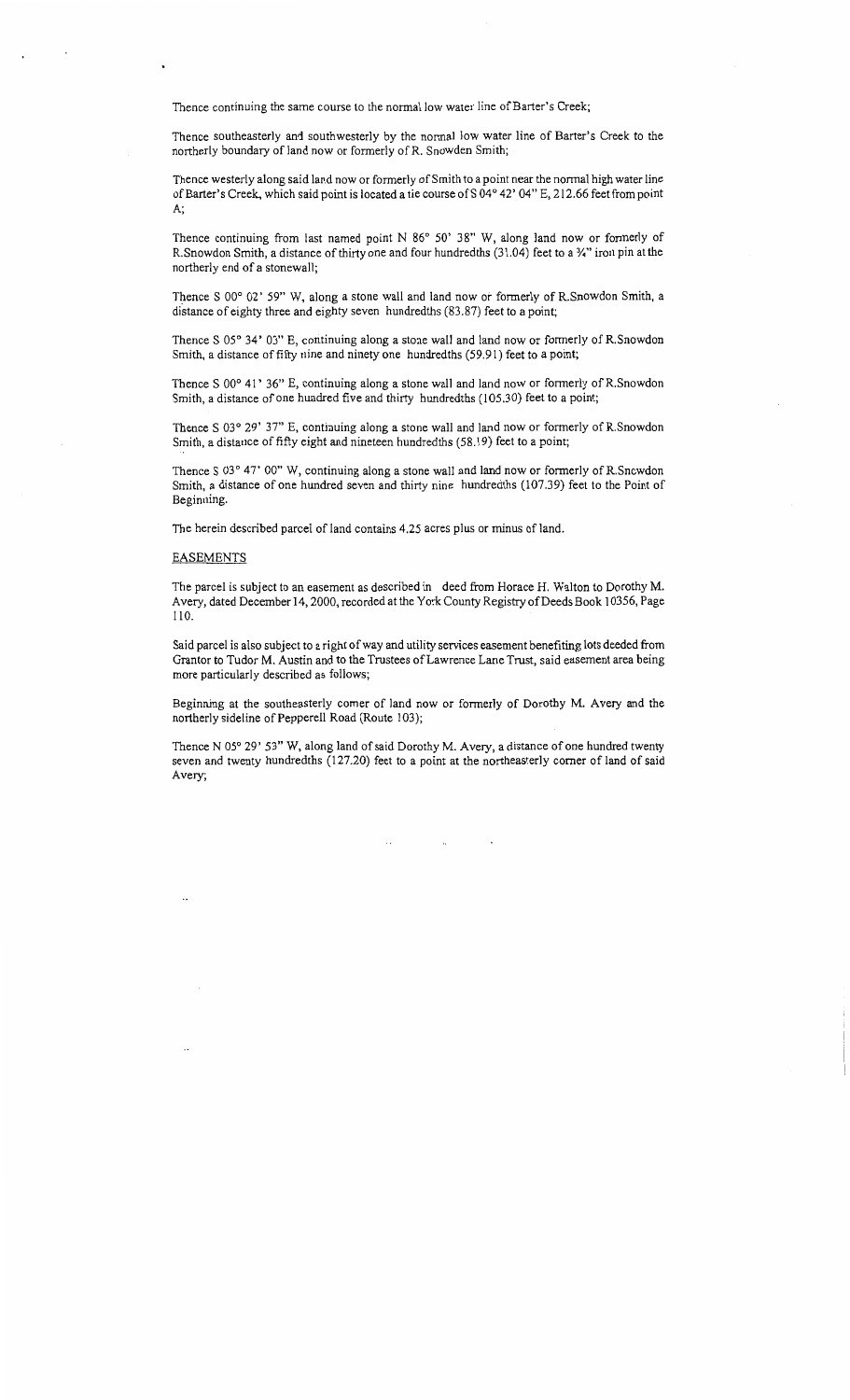Thence along a curve concave to the northeast as defined by the following curve data: having a radius of 140.00 feet; an arc length of 173.38 feet; a central angle of 70° 57' 21" and a chord which bears N 12° 40' 51" W a distance of one hundred sixty two and fifty one hundredths (162.51) feet to a point;

Thence N 22°47' 50" E, a distance of seventy eight and forty four hundredths (78.44) feet to a point,

Thence along a curve concave to the northwest as defined by the following curve data: having a radius of 130.00 feet; an arc length of 83.86 feet; a central angle of 36° 57' 34" and a chord which bears N 4° 19' 03" E a distance of eighty-two and forty one hundredths (82.41) feet to a point;

Thence along a curve concave to the northeast as defined by the following curve data: having a radius of 270.00 feet; an arc length of 27.85 feet; a central angle of 5° 54' 38" and a chord which bears N  $11^{\circ}$  12' 25" W a distance of twenty seven and eighty four hundredths (27.84) feet to a point;

Thence continuing along land of Tudor M. Austin and a curve concave to the northeast as defined by the following curve data: having a radius of270.00 feet; an arc length of 150.00 feet; a central angle of 31° 49' 50" and a chord which bears N 07° 39' 49" E a distance of one hundred forty eight and eight hundredths ( 148.08) feet to a point;

Thence S 66° 25' 16" E continuing along land of Tudor M. Austin a distance of forty and no hundredths ( 40.00) feet to a point at land of the Lawrence Lane Trust;

Thence continuing along land of the Lawrence Lane Trust and a curve concave to the northeast as defined by the following curve data: having a radius of 230.00 feet; an arc length of 151.50 feet; a central angle of 37° 44' 28" and a chord which bears S 04° 42' 30" W a distance of one hundred forty eight and seventy eight hundredths (148.78) feet to a point;

Thence continuing along land of the Lawrence Lane Trust and a curve concave to the northwest as defined by the following curve data: having a radius of 170.00 feet; an arc length of 27.87 feet; a central angle of 9° 23' 37" and a chord which bears S 09° 27' 55" E a distance of twenty seven and eighty four hundredths (27.84) feet to a point said point being the southerly corner of land of the Lawrence Lane Trust;

Thence continuing along land of the Lawrence Lane Trust and a curve concave to the northwest as defined by the following curve data: having a radius of 170.00 feet; an arc length of 81.79 feet; a central angle of 27° 33' 57" and a chord which bears S 09° 00' 51" W a distance of eighty one and no hundredths (81.00) feet to a point;

Thence S 22° 47' 50" W, a distance of seventy eight and forty four hundredths (78.44) feet to a point,

Thence along a curve concave to the northeast as defined by the following curve data: having a radius of 100 feet; an arc length of 123.84 feet; a central angle of 70° 57' 21" and a chord which bears S 12° 40' 51" E a distance of one hundred sixteen and eight hundredths (116.08) feet to a point;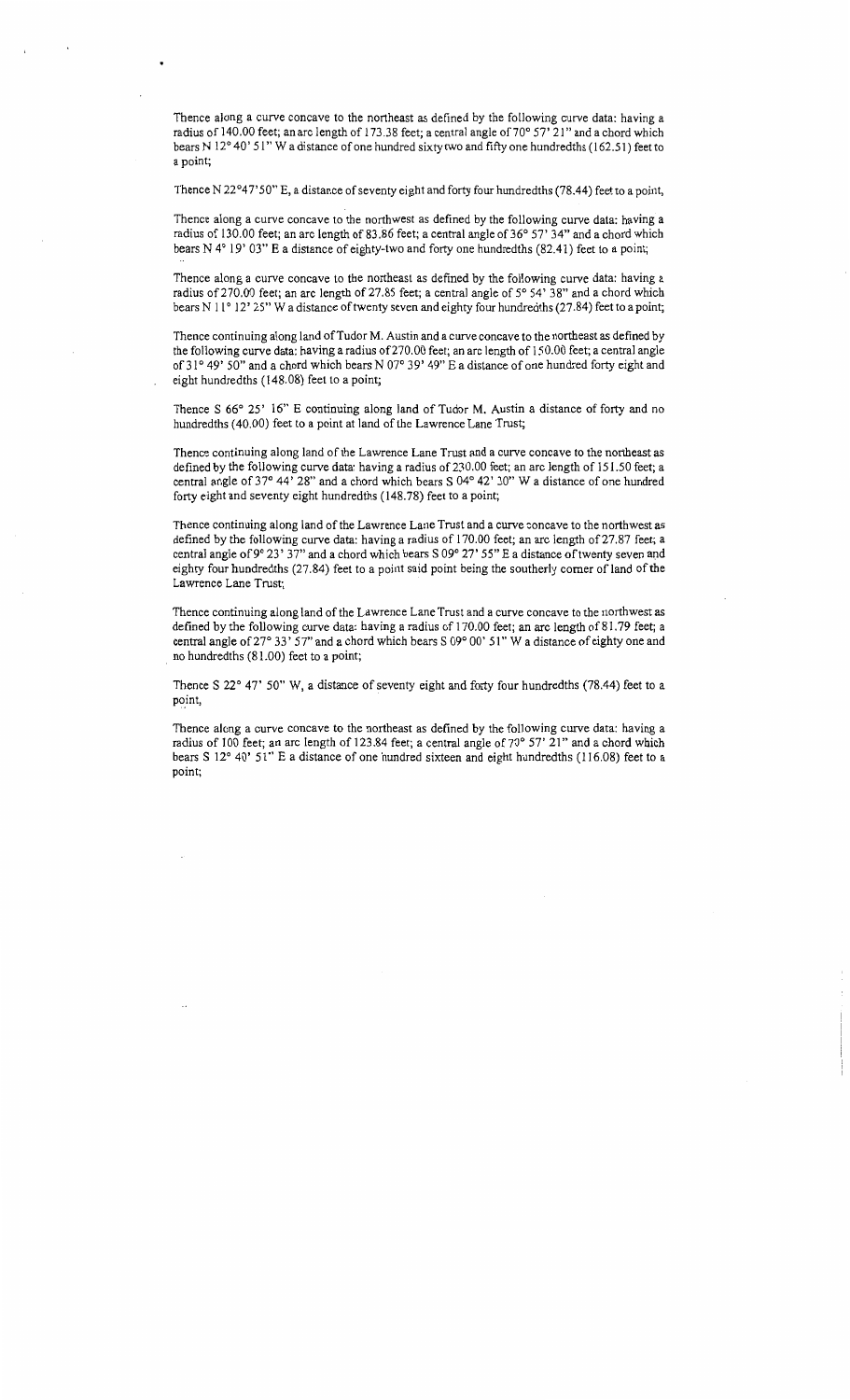Thence along a curve concave to the southwest as defined by the following curve data: having a radius of 40.00 feet; an arc length of 29.77 feet; a central angle of 42° 38' 45" and a chord which bears S 26° 49' 38" E a distance of twenty nine and nine hundredths (29.09) feet to a point;

Thence S 05° 29' 53" E, a distance of one hundred six and forty-seven hundredths (106.47) feet to a point;

Thence along a curve concave to the northeast as defined by the following curve data: having a radius of 20.00 feet; an arc length of 31.04 feet; a central angle of 88° 55' 56" and a chord which bears S 49° 57' 51" E a distance of twenty-eight and two hundredths (28.02) feet to a point at a stone wall;

Thence S 85° 34' 11" W, aJong a stone wall and the northerly sideline of said Pepperell Road (Route 103 ), a distance of seventeen and thirty-five hundredths ( 17 .35) feet to a point:

Thence S 83° 03' 10" W, along a stone wall and the northerly sideline of said Pepperell Road (Route 103), a distance of forty two and thirty four hundredths (42.34) to a point at the southeasterly comer of land now or formerly of Dorothy M. Avery and the Point of Beginning.

Bearings contained herein are based on Magnetic North in January 2000.

Said parcel being a portion of the premises conveyed to Horace H. Walton and Ann L. Walton by deed of the Estate of Grace W. Treadwell dated May 27, 1971 and recorded in the York County Registry of Deeds in Book 1906, Page 435. Ann L. Walton died October 11, 1985 leaving Horace H. Walton as surviving joint tenant.

Said parcel is shown as Lot Con a plan entitled *Land of Horace H.* & *Ann L. Walton prepared for*  James Austin, 37 Pepperell Road, Kittery Point, Maine, prepared by Civil Consultants dated November 17, 2005, and recorded in the York County Registry of Deeds at Plan Book \_\_\_\_\_, Page